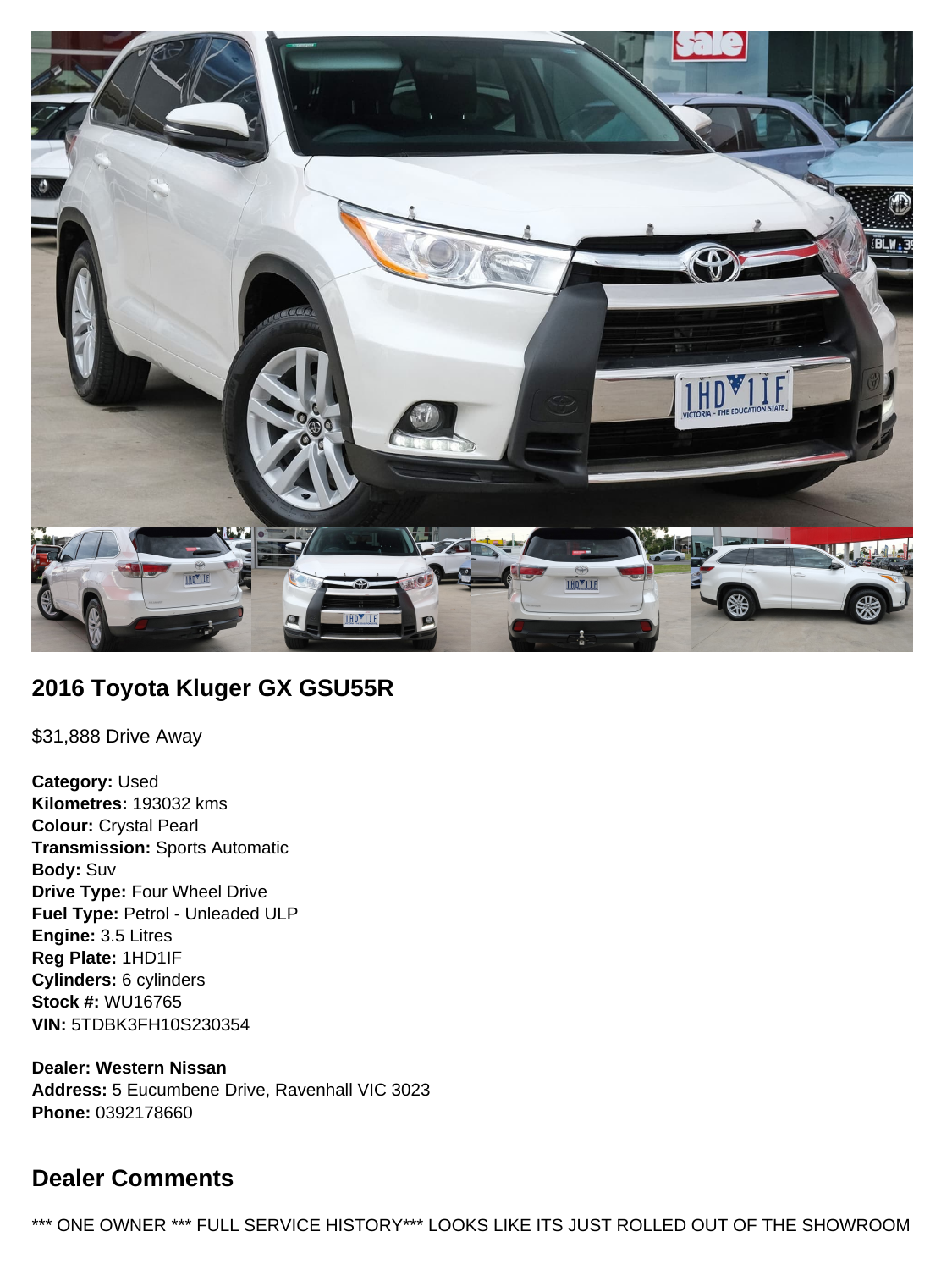## \*\*\* GREAT FAMILY CAR \*\*\* PREIUM CLOTH SEATS \*\*\* FIRST TO SEE WILL BUY THIS CAR\*\*\*

\*\*\*

WE ARE A 4 X AWARD WINNING NISSAN DEALERSHIP LOCATED 25MIN NORTH WEST OF THE CBD ON THE HWY

We are NOW OPEN for test drives and vehicle inspections, make your appointment now. LOOK, SEE, TEST DRIVE and Buy with confidence and safety, we are also a "CLICK and COLLECT' Licenced Company that offers FREE Transport delivery to your door anywhere in Melbourne. We still offer easy contactless methods for vehicle purchases, trade-ins and on-line free finance score and repayment obligation free. Great prices and deals at our Dealership or deal direct with on-line sales. All cars come with the VACC Guarantee for title, and a Road Worthy Certificate including oil and filter replacement. Contact us now...

\*\*\* ONE OWNER \*\*\* FULL SERVICE HISTORY\*\*\* LOOKS LIKE ITS JUST ROLLED OUT OF THE SHOWROOM \*\*\*

\*\*\* GREAT FAMILY CAR \*\*\* PREIUM CLOTH SEATS \*\*\* FIRST TO SEE WILL BUY THIS CAR\*\*\*

#### WE ARE A 4 X AWARD WINNING NISSAN DEALERSHIP LOCATED 25MIN NORTH WEST OF THE CBD ON THE HWY

We are NOW OPEN for test drives and vehicle inspections, make your appointment now. LOOK, SEE, TEST DRIVE and Buy with confidence and safety, we are also a "CLICK and COLLECT' Licenced Company that offers FREE Transport delivery to your door anywhere in Melbourne. We still offer easy contactless methods for vehicle purchases, trade-ins and on-line free finance score and repayment obligation free. Great prices and deals at our Dealership or deal direct with on-line sales. All cars come with the VACC Guarantee for title, and a Road Worthy Certificate including oil and filter replacement. Contact us now...

<sup>\*</sup> If the price does not contain the notation that it is "Drive Away No More to Pay", the price may not include additional costs, such as stamp duty and other government charges. Please confirm price and features with the seller of the vehicle.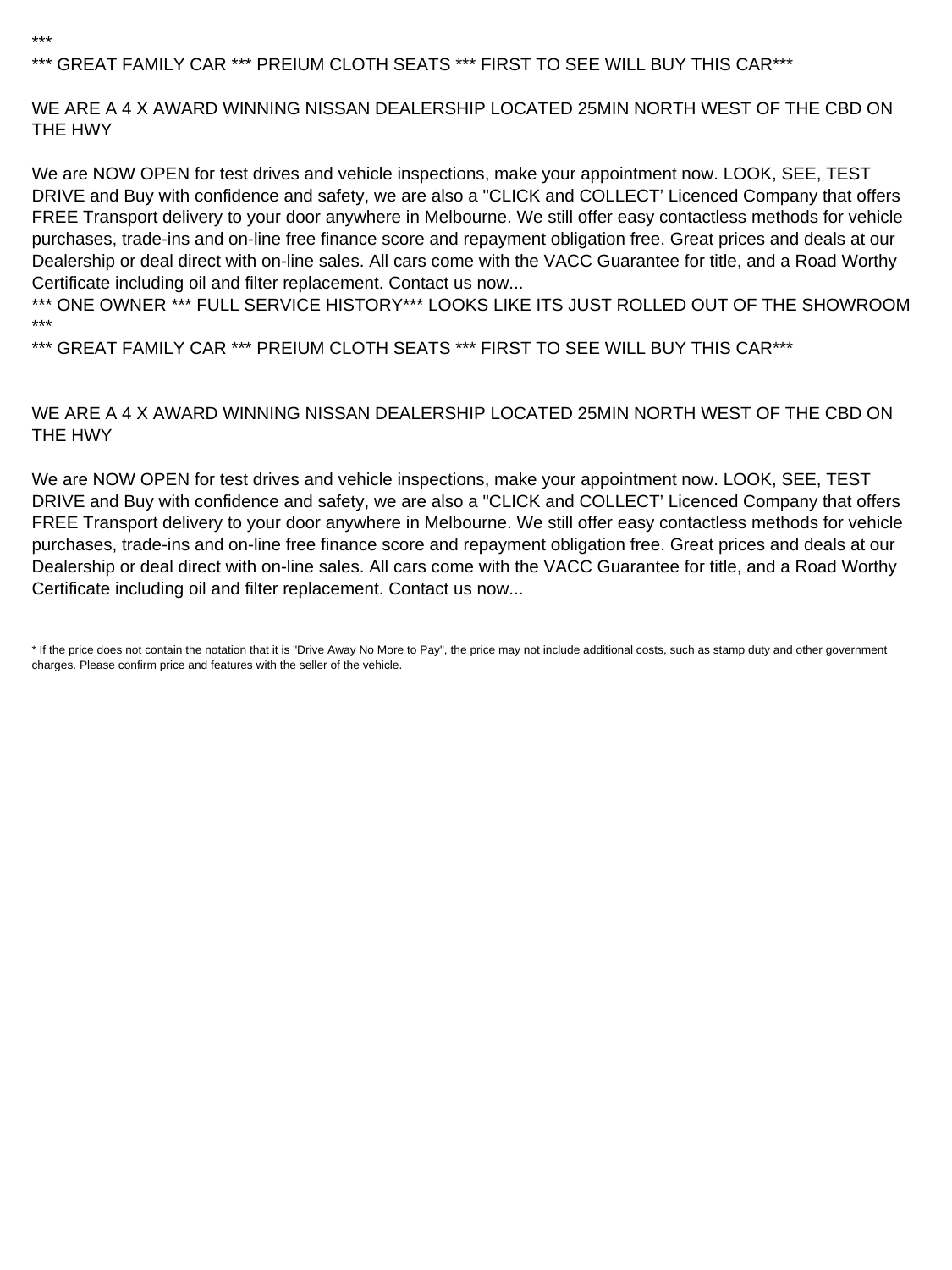# **Features and Specifications**

## **Audio, Visual & Communication**

Audio - Aux Input Socket (MP3/CD/Cassette) Audio - Aux Input USB Socket Audio - Input for iPod Audio - MP3 Decoder Bluetooth System **6 Speaker Stereo** 6 Speaker Stereo CD Player Multi-function Control Screen - Colour

## **Instruments & Controls**

**Interior**

Trim - Cloth

## **Lights & Windows**

Daytime Running Lamps - LED Fog Lamps - Front Headlamps Automatic (light sensitive) **Intermittent Wipers - Variable** Intermittent Wipers - Variable Power Windows - Front & Rear **Rear Rear Rear View Mirror - Manual Anti-Glare** Rear Windows - Extra Dark/Privacy **Rear Windows** - Extra Dark/Privacy

## **Safety & Security**

Alarm Brake Assist Camera - Rear Vision **ABS** (Antilock Brakes) Central Locking - Remote/Keyless Control - Electronic Stability Control - Hill Descent Control - Park Distance Rear Engine Immobiliser National According to the Hill Holder Seatbelt - Pretensioners 1st Row (Front) Seatbelts - Lap/Sash for 7 seats Airbag - Driver **Airbag - Knee Driver** Airbag - Knee Driver

## **Seating**

Headrests - Adjustable 3rd Row x2 Seat - Height Adjustable Driver Seats - 2nd Row Reclining Seats - 2nd Row Split Fold Seats - 3rd Row (Rear) Flat Folding Seats - 3rd Row Split Fold

## **Steering**

Adjustable Steering Col. - Tilt & Reach Multi-function Steering Wheel Power Steering - Electric Assist

Tacho **Trip Computer** Trip Computer

Airbag - Passenger Airbags - Head for 1st Row Seats (Front) Airbags - Head for 2nd Row Seats Airbags - Side for 1st Row Occupants (Front) Control - Traction EBD (Electronic Brake Force Distribution) Seatbelt - Adjustable Height 1st Row Seatbelt - Load Limiters 1st Row (Front)

Headrests - Adjustable 1st Row (Front) The Meadrests - Adjustable 2nd Row x3